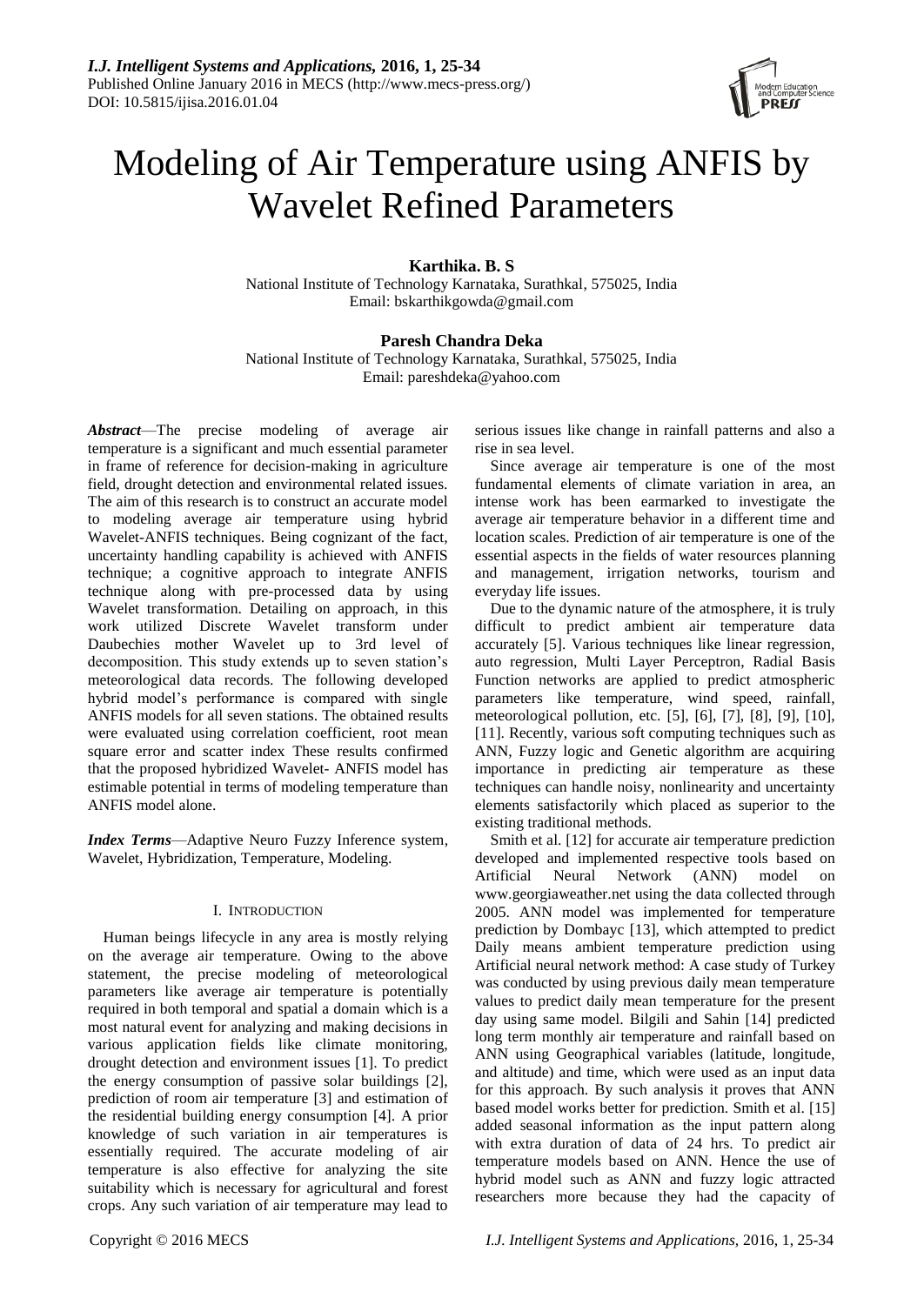handling non linearity and uncertainty in data set.

Pankaj Kumar [16] formulated weekly temperature forecasting using ANFIS (Adaptive Neuro Fuzzy Inference system), This model is used for forecasting the results at least a minimum of one week ahead of weekly temperature with the help of current weeks maximum mean weekly temperature as an order of input to predict. This formulation also included gbell type of membership function considering ten years data. By such analysis it proves that this model can be effectively used to obtain one-week ahead weekly temperature prediction. Later Daneshmand et al. [17] carried on a research to predict monthly minimum temperature data using ANFIS model with 42 years of statistical period data. They implemented the same approach by formulating the same model along with spectral analysis, correlation coefficient, and the knowledge of experts were used to select needed input parameters. Following with which the Results concluded that, this model is acceptable for prediction. Kisi et al. [18] used graphical input for prediction of long-term monthly air temperature. He tried to investigate the abilities of ANFIS model with Arificial Neural Network (ANN) in terms of results and found that ANN works better compared to ANFIS model. However, ANFIS is poorly capable to deal with noisy and highly varied seasonality behaviors of data like air temperature in terms of accuracy. To enhance the accuracy in prediction of air temperature, many methods were proposed. One of the recently popular methods is using data pre-processing such as stabilizing mean and creating stationary time series before putting them to any predictive model. Recently, Wavelet transform is widely used in data preprocessing techniques in non stationary and noisy time series. [19][20]

Wavelet analysis gives knowledge about the physical form of the data. This supplies a time frequency representation of a signal at many different periods in the time domain [21]. Wavelet model transforms the data from original time series to improve the ability of predicting by capturing useful information on various resolution levels [22], [23]. Wavelet decomposition is the one, which decomposes time series data into a different time and scale of wavelet transformation, and thus one can get the property of time series in different frequency bands as time goes by [24]. This method has been widely used in multi-scale analysis of time-series [25], [26]. Regularities of short-term (high frequency) and long-term (low frequency) reflect in different frequency bands after wavelet decomposition of time-series. Which includes many process changes by various time scales [27]. If Wavelet coefficients in different frequency bands are applied to ANFIS, the result of the hybridization has the possibility of improved time-series of different time scales, which can reflect its natural information better.

In recent time hybrid models are used in different fields like Harish et al [28] compared hybrid Particle Swarm Optimization based support vector machine model with single ANFIS model only for damage level prediction of non-reshaped berm breakwater and concluded that hybrid model works better compare to

ANFIS model alone. Moosavi et al. [19] investigated a hybrid Wavelet- ANFIS to forecast ground water level. In this study, it was proposed to compare hybrid model (wavelet-ANFIS) with single ANFIS and ANN models. But results showed that hybrid Wavelet-ANFIS model works better compared to single model. Partal and Kisi [20] used Wavelet and Neuro fuzzy for precipitation forecasting with the conventional single model. In terms of forecasting performance, hybrid model evidently outperformed other models.

From the literature review, it was observed that, there are hardly any hybrid models available with Wavelet transform and ANFIS which can handle the above mentioned limitations such as nonlinearity, noisy, uncertainty or even non stationary to certain extent for the modeling of air temperature. Hence this work is a novel approach in developing a hybridized wavelet-ANFIS model for modeling the average air temperature for different input scenarios. Furthermore, this study has assessed the effectiveness of hybridized Wavelet-ANFIS in terms of accuracy where results are compared with the single ANFIS model.

#### II. DATA AND METHODOLOGY

#### *A. Input Data*

In the present work monthly recorded meteorological data from seven stations located in and around the Shimoga district (Fig. 1) (Shimoga station, Raypura station, Linganmakki station, Honnali station, Hiriyur station, B. R. Project and Davanagere) which covers a time period of 11 years (from January 2001 to December 2011) was used. Shimoga district covers an area of 8477.84 sq. km and lies in the western part of the Karnataka state between  $13^{0}27'$  to  $14^{0}14$  39<sup> $\prime\prime$ </sup> North latitude and  $74^038'$  to  $75^045'$  East longitudes. The district is surrounded by Uttara- Kannada & Dharwad districts in the north, Udupi & Chikmagalur districts in the south and Davanagere district in the east. The area belongs to the tropical climate region. Generally, the weather is hot and humid in the eastern part and very pleased with the remaining parts of the area. The evapotranspiration is normally higher in the ghat section as compared to plane areas in the east. Summer prevails between March to



Fig.1. Study area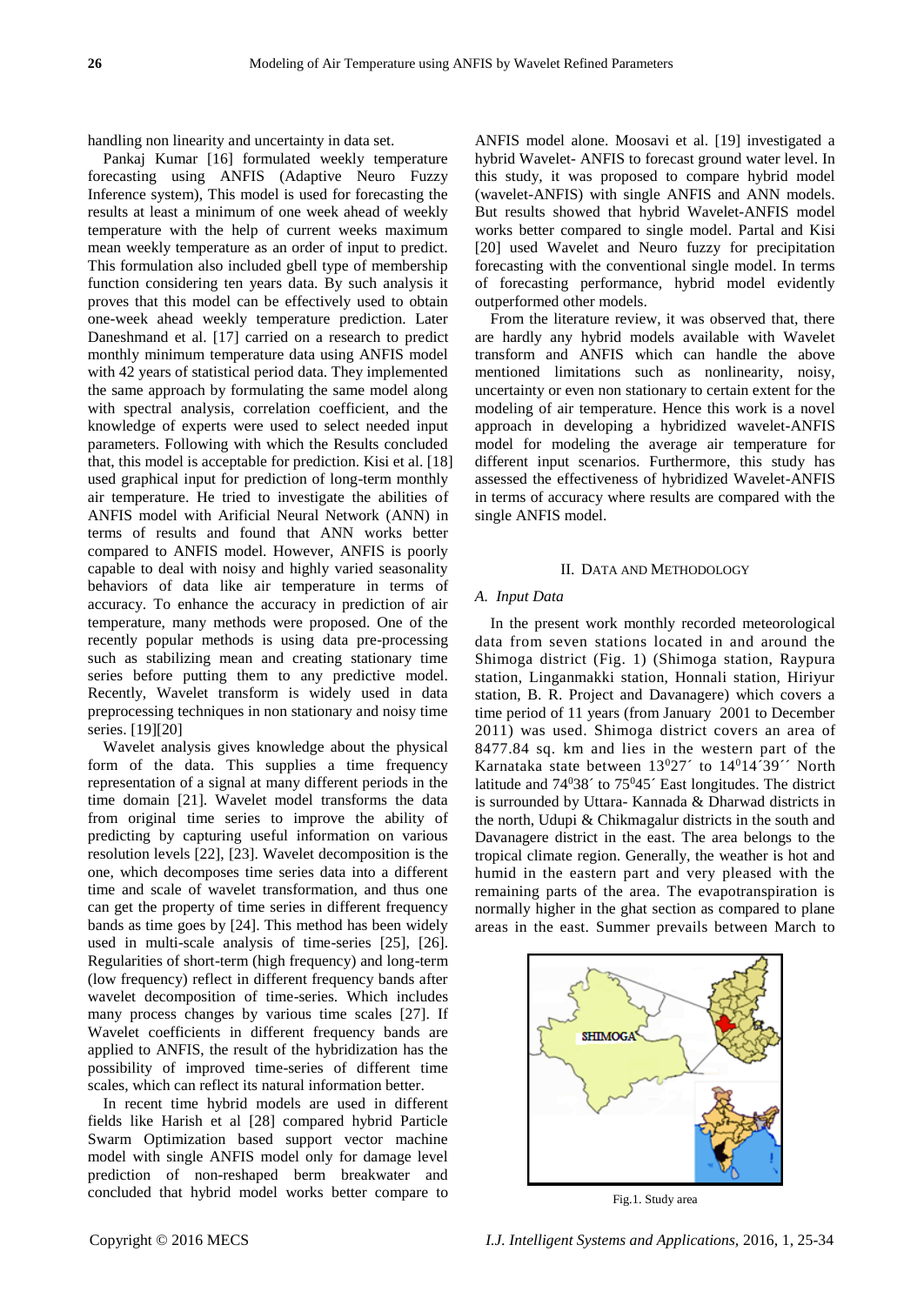early June, the wet months start from early June to September and during October and November months scanty rain is experienced by N-E monsoon. The winter commences in mid-November and ends in the middle of February. The maximum and minimum temperature of this area is  $31^{\circ}$  C and  $18^{\circ}$  C. Rapid growth of urbanization and vehicles are contributing in increase of temperature in recent time. The data were collected from January 2001 to December 2011 for a period of 11 years.

## *B. Methodology*

In the present research work, the input for ANFIS model were the meteorological data rainfall, humidity, wind speed, sunshine hour, and the average temperature was used as output data for ANFIS model. Daubechies mother Wavelet was used to decompose the original meteorological data and the same was used as input for the ANFIS model but without changing the average temperature data which was used as output for the model. Finally, performance of accuracy of the model was compared between single ANFIS and hybridized Wavelet-ANFIS models. Flowchart of the procedure is represented in Fig. 2.

## *C. Wavelet Analysis*

The Wavelet Series has been just like Continuous Wavelet Transform (CWT) and it requires a significant amount of time and resources, depending on the results required. Ψ (t) is the mother wavelet or the basis function (Eq. 1). The Continuous Wavelet Transform (CWT) is provided by Eq. (2), where f (t) is the signal to be analyzed. The transformation used in the wavelet functions are derived from the mother Wavelet through translation (shifting) and scaling (dilation) [29].





$$
\psi_{a,b}(t) = \frac{1}{\sqrt{|a|}} \psi\left(\frac{t-b}{a}\right) \tag{1}
$$

$$
X_{WT}(a,b) = \frac{1}{\sqrt{|a|}} \int f(t) \cdot \psi \cdot \left(\frac{t-b}{a}\right) dt \tag{2}
$$

Where  $\psi_{a,b}$  (t) is the successive wavelet, a is the frequency factor, b is the time factor and  $\psi^*$  is the complex conjugate functions of  $\psi$  (t).

The Discrete Wavelet Transform (DWT), which is based on sub-band coding, is found to be best for computation of Wavelet Transform [30]. Implementation of this method is easy and works better in terms of computation time and resources required. DWT of f (t) can be written as (Eq.3);

$$
X_{WT}\left(j,k\right) = \frac{1}{\sqrt[3]{1a1}} \int f\left(t\right) \psi * \left(\frac{t}{a_0^{-j}} - kb_0\right) dt \tag{3}
$$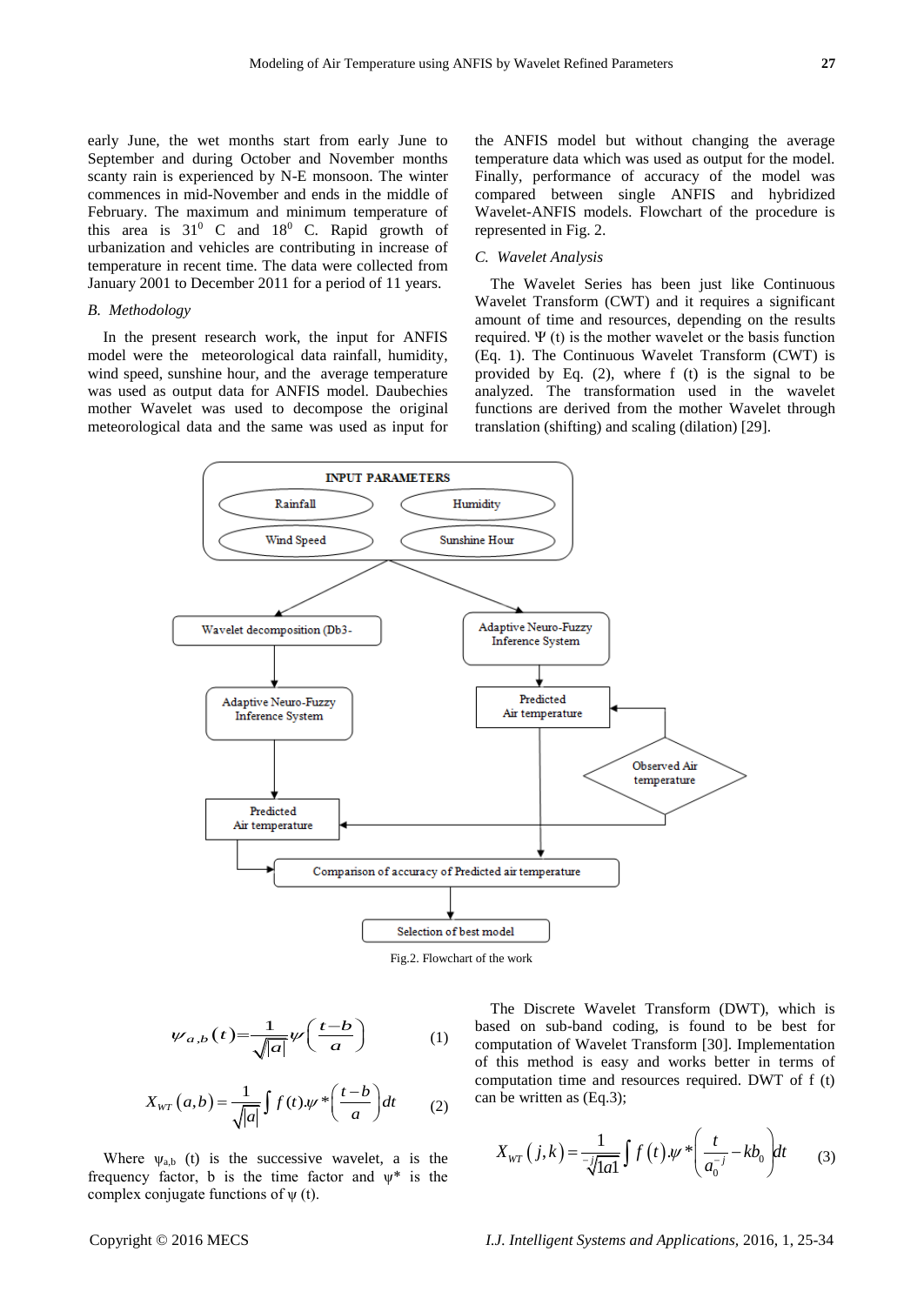The most frequent choice of the parameters a0 and b0 is 2 and 1 time steps, respectively [30]. This power of two logarithmic scaling of the time and scale is known as a dyadic grid arrangement and is the simplest and the most efficient case for practical purposes [31].

DWT operates on two sets of function like high-pass and low-pass filters. The original time series is passed through high-pass and low-pass filters and separated at different scales. The time series is decomposed into one comprising its trend (the approximation) and one comprising the high frequencies and the fast events (the detail)( Fig. 3).



Fig.3. Architecture of Wavelet Decomposition model

## *D. The Adaptive Neuro-Fuzzy Inference System (ANFIS) model*

ANFIS is a class of adaptive multilayer feedforward networks, applied to nonlinear forecasting where past samples are used to forecast the sample ahead. ANFIS incorporates the self-learning ability of neural networks with the linguistic expression function of fuzzy inference [32].

The ANFIS architecture is shown in Fig. 4. The ANFIS network contains five layers. Each layer contains several nodes described by the node function. Let O<sub>i</sub><sup>d</sup>enote the output of the ith node in layer j.

Layer 1 Each node in this layer is an adaptive node with node output defined as

$$
O_i^1 = \mu_{Ai}(x), \qquad \text{for i=1,2...} \tag{4}
$$

$$
O_i^1 = \mu_{Bi-2}(y), \qquad \text{for i=3,4...} \tag{5}
$$

Where  $x$  (or  $y$ ) is the input to the node; and Ai (or  $Bi_2$ ) is a linguistic label associated with this node. The membership functions for A and B are usually described by generalized bell functions.

In layer 2, each node  $\pi$  multiplies incoming signals and the output is the product of all the incoming signals.

$$
O_i^2 = \omega_i = \mu A_i(x) \mu B_i(y), \text{ for i=1,2}
$$
 (6)

Each node output represents the firing strength of a rule.

In layer 3, each node  $N$  calculates the ratio of the  $i<sup>th</sup>$ rules firing strength to the sum of all rules's firing strengths.

$$
O_i^3 = \overline{\omega_i} = \frac{\omega_i}{\omega_1 + \omega_2}, \qquad \text{for i=1,2} \tag{7}
$$

The normalized firing strengths are the output from this layer.

In layer 4, each node calculates the contribution of the i<sup>th</sup> rule to the overall output

$$
O_i^4 = \overline{\omega_i} f_i = \overline{\omega_i} (a_i x + b_i y + c_i) \quad \text{for i=1,2} \tag{8}
$$

Where  $\omega_i$  is the output of layer 3 and  $\{a_i, b_i, c_i\}$  is the parameter set. The parameters of this layer are known as consequent parameters.

In layer 5, the single node  $\Sigma$  calculates the final output as the summation of all input signals

$$
O_i^5 = overalloutput = \sum_i \overline{\omega}_i f_i = \frac{\sum_i \omega_i f_i}{\sum_i \omega_i}
$$
 (9)

Thus, an adaptive network is functionally equivalent to a Sugeno-type fuzzy inference system.[33]

#### III. RESULTS AND DISCUSSION

To study the effectiveness of the approach, statistical comparison of measured and predicted values of training and testing processes were done and are shown in Table 1. The Correlation Coefficients (CC) between desired output and network predicted outputs were calculated by using Eq. 11.

The Root Mean Square Error (RMSE) and Scatter Index (SI) between target output and network predicted output is calculated by using Eq. 10 and Eq. 12.

$$
RMSE = \sqrt{\frac{1}{n} \sum_{i=1}^{n} (o_i - p_i)^2} * 100\%
$$
 (10)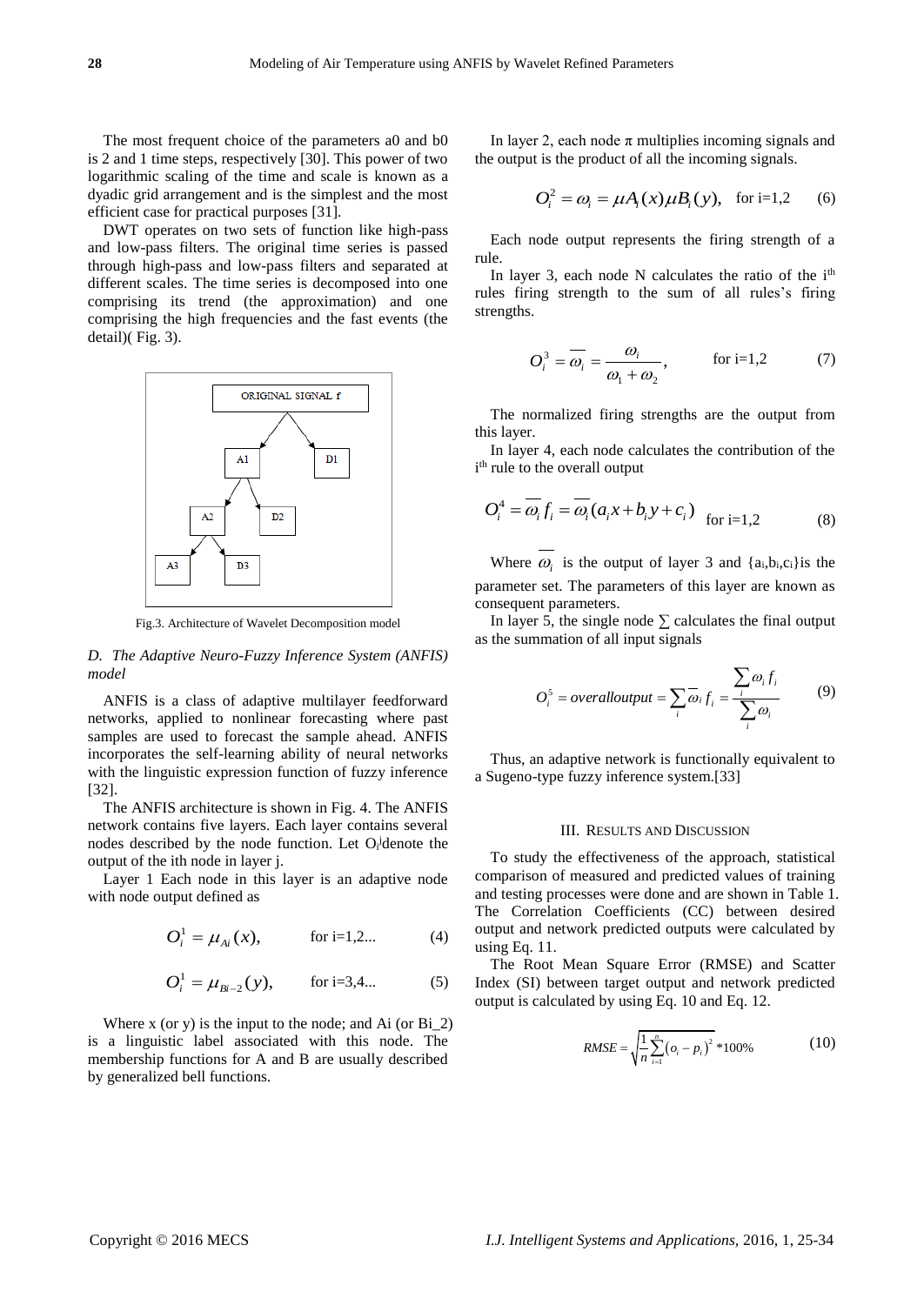

Fig.4. Architecture of ANFIS model

$$
CC = \frac{\sum_{i=1}^{n} p_i o_i}{\sqrt{\sum_{i=1}^{n} p_i^2 \sum_{i=1}^{n} o_i^2}}
$$
(11)

$$
SI = \frac{RMSE}{\overline{o_i}}\tag{12}
$$

Where, Oi and Pi are observed and predicted damage level respectively, n is the number of data set used and  $\overline{P_i}$  $\& \overline{0}_i$  are average predicted and observed damage level respectively.

#### *A. Anfis Model*

In this study, monthly average observed meteorological data of 7 stations (132 months) were used. Among those 132 months of data of each parameter, we have classified to use 99 months data for training and 33 months of data are used for testing. Here the original data of parameters like rainfall, wind speed, humidity and sunshine hour are used for the input of ANFIS model (Sugeno first order with 16 fuzzy rules and gbell membership function) for both training and testing. Average air temperature data is used as output for both training and testing. Results are as shown in Table 1. In case of ANFIS model testing results; based on RMSE in degree centigrade, B.R.project station results are better although CC and SI are not encouraging with 0.286 and 2.60. Here accuracy mainly depends on the RMSE and it will be measured in terms of degree centigrade. When seven stations are considered, the overall results are less than 0.5 in case of CC, which reveals its poor performance. In regards with RMSE for testing, more than 6.6 which shows are very high values with low performance. Also in SI for testing, values are more than 0.03 which is not acceptable in terms of accuracy.

#### *B. Wavelet-Anfis Model*

After testing ANFIS model only, hybrid Wavelet-ANFIS model was also tested with the data for above mentioned seven stations. Original 132 months data is decomposed by db3 and level-3 function. Then Wavelet decomposed data is used as input for ANFIS model. Here hybrid Wavelet - ANFIS model works better because of combination of fuzzy logic, neural network and Wavelet transformation. When only in case of hybrid Wavelet-ANFIS model testing results, the station Linganamakki having better accuracy comparable to other station 0.954 in the case of CC, but in terms of RMSE and SI it is 0.71 and 0.027 respectively. But when the overall results of other stations are compared CC is more than 0.9. In regards with RMSE for testing less than 1.3 is very low value with high accuracy and also in SI for testing values are less than 0.03 which is better result in terms of accuracy.

| SL.NO          | <b>STATIONS</b>    | <b>MODELS</b> | <b>TRAINING</b> |             |       | <b>TESTING</b> |             |           |
|----------------|--------------------|---------------|-----------------|-------------|-------|----------------|-------------|-----------|
|                |                    |               | <sub>CC</sub>   | <b>RMSE</b> | SI    | <sub>CC</sub>  | <b>RMSE</b> | <b>SI</b> |
|                | <b>SHIMOGA</b>     | <b>ANFIS</b>  | 0.906           | 0.886       | 0.033 | 0.097          | 20.980      | 0.810     |
|                |                    | Wavelet+ANFIS | 0.946           | 0.674       | 0.025 | 0.939          | 0.960       | 0.037     |
| $\overline{c}$ | <b>HONNALI</b>     | <b>ANFIS</b>  | 0.934           | 0.770       | 0.030 | 0.438          | 85.200      | 3.310     |
|                |                    | Wavelet+ANFIS | 0.964           | 0.574       | 0.022 | 0.958          | 0.852       | 0.033     |
| 3              | <b>B.R.PROJECT</b> | <b>ANFIS</b>  | 0.909           | 1.200       | 0.051 | 0.280          | 6.640       | 0.260     |
|                |                    | Wavelet+ANFIS | 0.960           | 0.835       | 0.034 | 0.952          | 1.362       | 0.055     |
| 4              | <b>DAVANGERE</b>   | <b>ANFIS</b>  | 0.940           | 0.740       | 0.027 | 0.520          | 10.160      | 0.380     |
|                |                    | Wavelet+ANFIS | 0.960           | 0.622       | 0.023 | 0.950          | 0.942       | 0.035     |
| 5              | LINGANAMAKKI       | <b>ANFIS</b>  | 0.890           | 0.550       | 0.021 | 0.160          | 31.890      | 1.20      |
|                |                    | Wavelet+ANFIS | 0.960           | 0.336       | 0.012 | 0.954          | 0.710       | 0.027     |
| 6              | <b>HIRIYUR</b>     | <b>ANFIS</b>  | 0.840           | 1.340       | 0.055 | 0.409          | 6.700       | 0.270     |
|                |                    | Wavelet+ANFIS | 0.965           | 0.683       | 0.025 | 0.942          | 1.012       | 0.038     |
| ⇁              | <b>RAIPURA</b>     | <b>ANFIS</b>  | 0.890           | 1.340       | 0.050 | 0.409          | 6.705       | 0.270     |
|                |                    | Wavelet+ANFIS | 0.958           | 0.848       | 0.035 | 0.950          | 1.339       | 0.054     |

Table 1. Statistical performance indices for different stations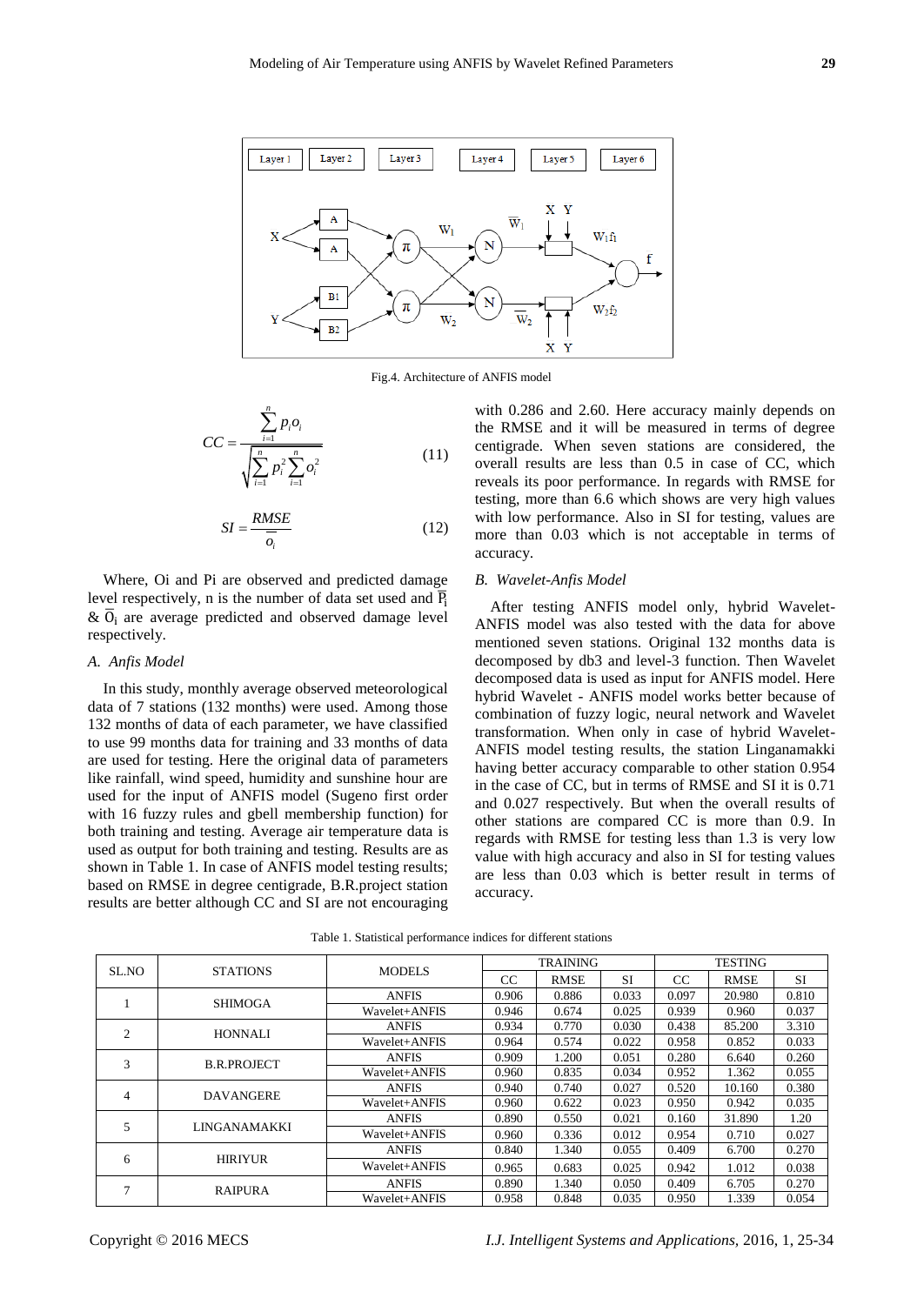## *C. Comparison of ANFIS Model and Hybrid Wavelet-ANFIS Model*

Among two models, hybridized Wavelet-ANFIS shows good results in terms of statistical measures like a CC, RMSE and SI for observed and modeled data. Table 1 shows the comparative study of two proposed models and the table clearly depicts that hybridized Wavelet-ANFIS model outperforms ANFIS model with a higher CC of 0.9 when compared to CC of ANFIS model which is 0.5. Hybridized wavelet-ANFIS model has less than 1.3 RMSE values in both training and testing; whereas ANFIS model have more than 6.6 RMSE values for some stations. Also, the SI is less than 0.03 for the testing data of hybridized Wavelet-ANFIS model, but SI is more than 0.03 for ANFIS model.



Fig.5. Test data of Shimoga Station Fig.6. Test data of Raipura Station



The results of the hybridized model for the testing dataset can be observed in Fig.5 to Fig. 11 for the seven stations. It is observed from the figures that the modeling of temperature in different stations by the hybridized model is good with a CC greater than 0.9 in all the stations for testing data sets. The highest CC is obtained from Honnali station with a value of 0.958. In the analysis, pre-processed Daubechies mother wavelet up to 3rd level data was used as input for the ANFIS, which decomposes the original data leading to the removal of noise from the data which improved the results. From the Fig.12 to Fig. 18 it can also be observed that there are some differences between the observed and the modeled data. This difference is acceptable because of uncertainty in the nature.





Fig.7. Test data for Davanagere Station Fig.8. Test data for Honnali Station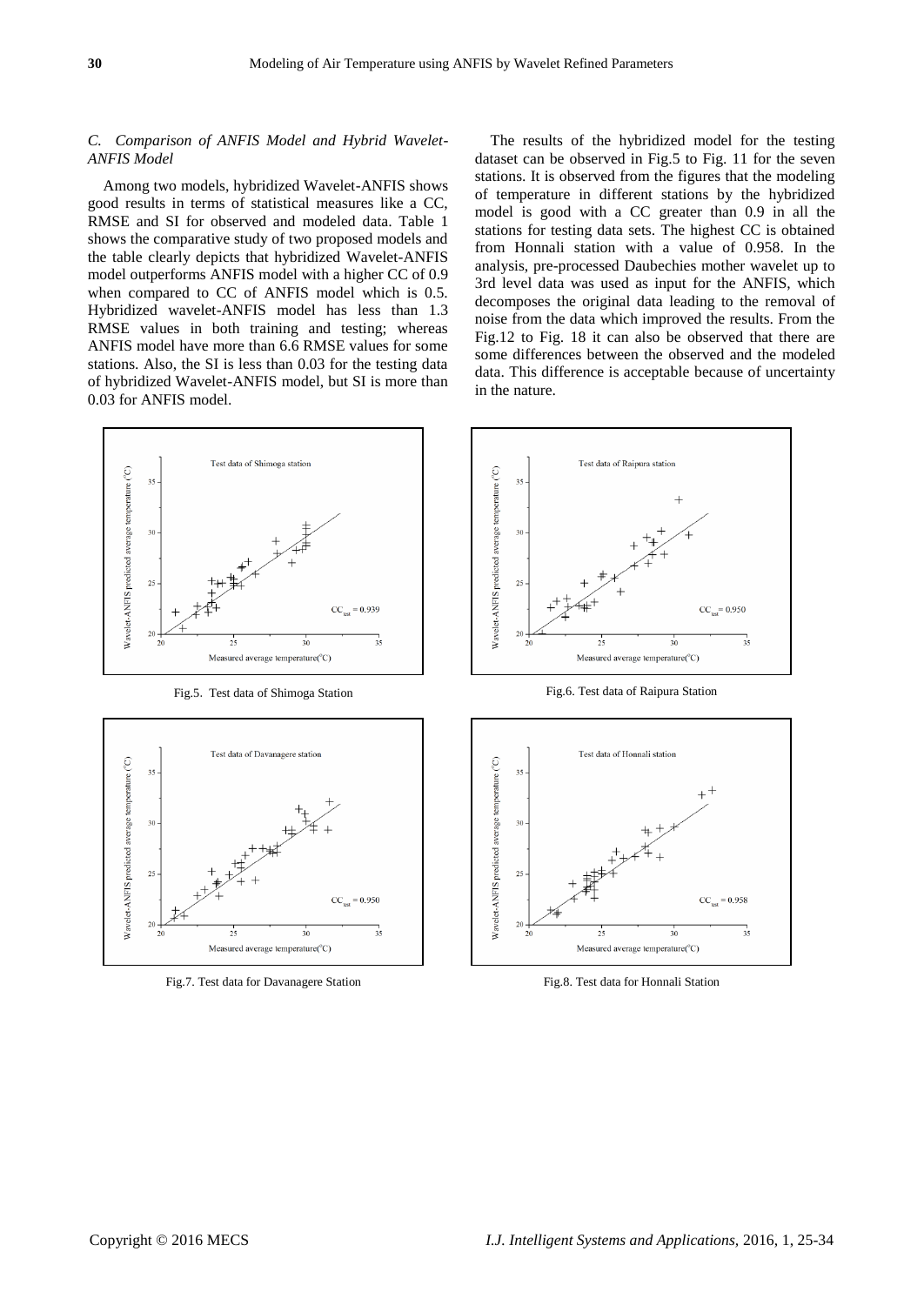





Fig.11. Test data for Hiriyur Station

From the Fig.12 to Fig.18 it can be observed that the peaks in the measured data are modeled well by the hybridized Wavelet-ANFIS model. Some of the higher peaks of temperature are under-estimated by the model, whereas the lower peaks are over-estimated by the same model. By taking the meteorological data as a reference, modeled values have an overall 5% error. This error is acceptable because of uncertainty in the nature. Therefore, it could have some under/over estimation.



Fig.12. Hybrid Wavelet-ANFIS performance for temperature modeling of test data for Shimoga station



Considering individual stations, the modeling of average air temperature in BR Project, Honnali, Hiriyur and Raipura stations is better with the peaks being modeled accurately. The modeled values in Davanagere station are in agreement with the measured values during



Fig.13. Hybrid Wavelet-ANFIS performance for temperature modeling of test data for Raipura station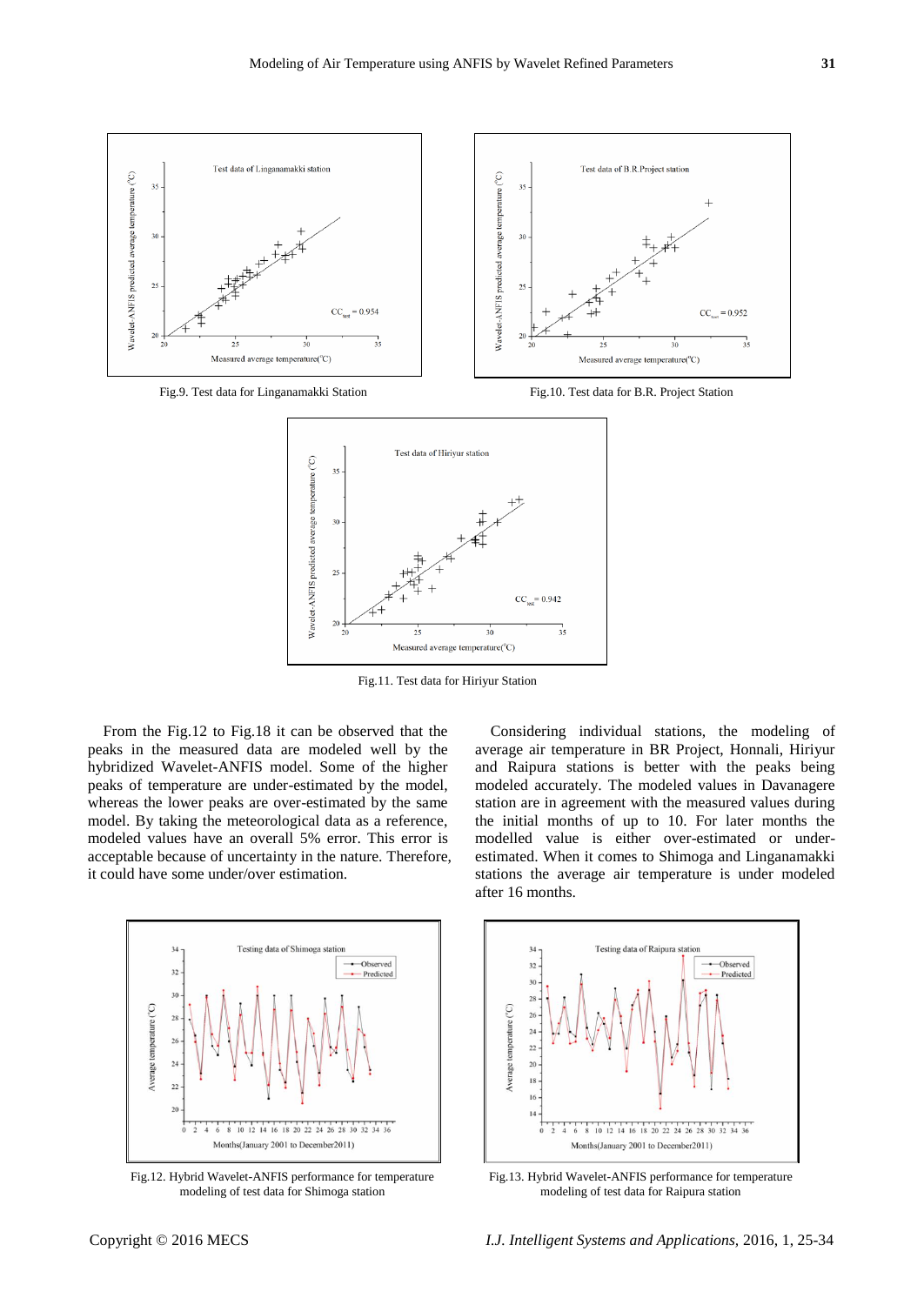

Fig.14. Hybrid Wavelet-ANFIS performance for temperature modeling of test data for Davanagere station



Fig.16. Hybrid Wavelet-ANFIS performance for temperature modeling of test data for Linganamakki station



Fig.15. Hybrid Wavelet-ANFIS performance for temperature modeling of test data for Honnali station



Fig.17. Hybrid Wavelet-ANFIS performance for temperature modeling of test data for B.R. Project station



Fig.18. Hybrid Wavelet-ANFIS performance for temperature modeling of test data for Hiriyur station

#### IV. CONCLUSIONS AND FUTURE RESEARCH DIRECTIONS

In the present work, Hybrid approach is proposed to modeling of precise average air temperature of meteorological variables by combining Wavelet and ANFIS models. Initially, observed data that were collected from stations like rainfall, humidity, wind speed and sunshine hours were used as inputs, while average air temperature (estimated from observed data) was obtained as output for the ANFIS model. Such obtained results from the ANFIS model revealed inferior performance due to higher nonlinearity and irregular seasonal behaviors of data. In the next stage, a novel hybrid approach was tried by using db3 level 'L-3' Wavelet, which transforms data for pre-processing original data like rainfall, humidity, wind speed and sunshine hours. Such obtained preprocessed data were used as input to ANFIS model with similar output as used for earlier single ANFIS model.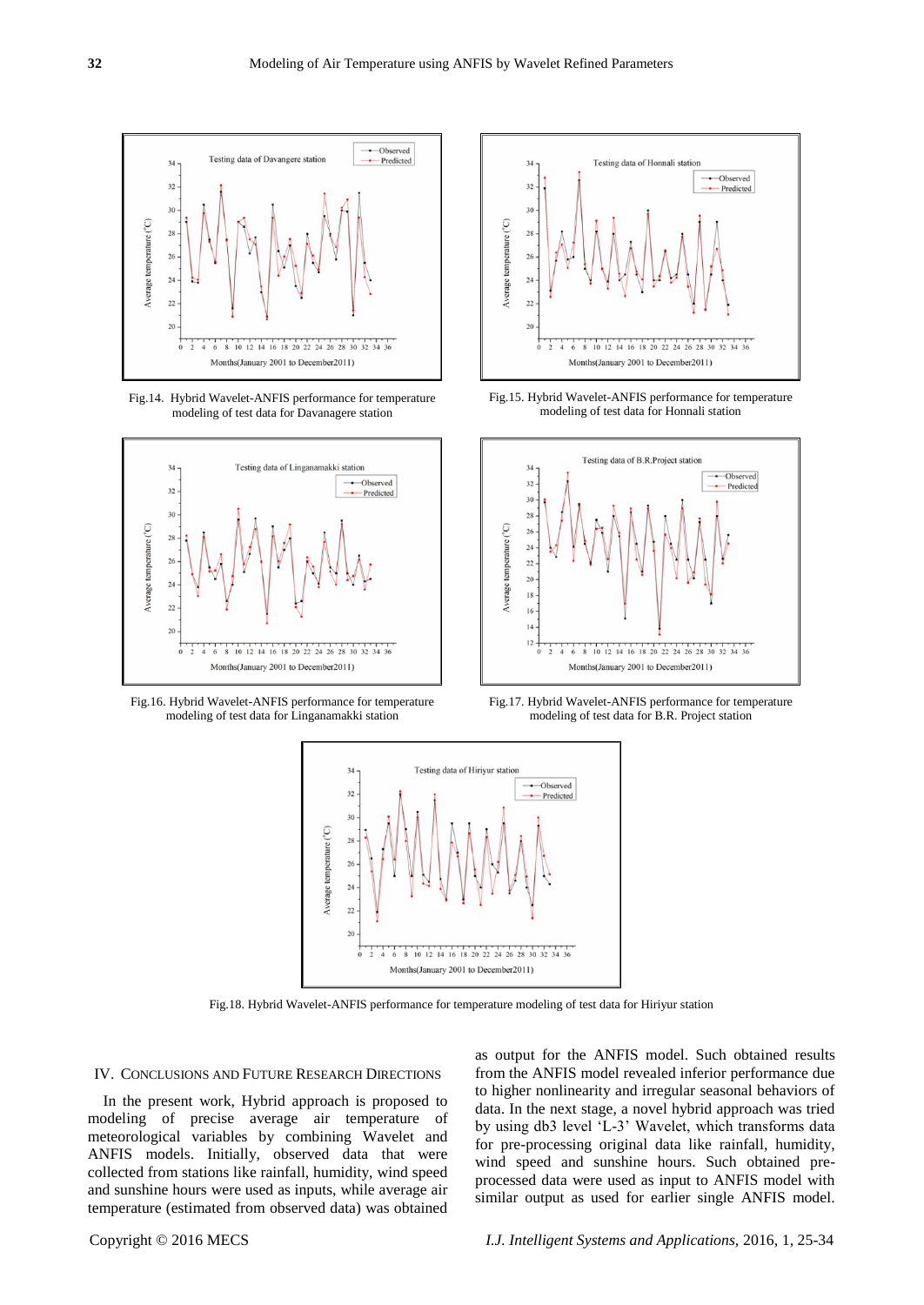The hybridized Wavelet-ANFIS model was established to be more superior with higher CC, lower RMSE and SI compared to previous ANFIS model alone. The Wavelet transformation component has improved the performance of hybridized Wavelet- ANFIS model because of removing noise in the original data. The decomposition levels play a significant role in the output of the model as Daubechies order 3 and level 3 influences the modeling performance. It can be concluded that the proposed Wavelet-ANFIS hybrid model can be considered as a better choice for the present analysis in modeling of air temperature. Further, in case of any increase in the number of rules instigated in the model may lead to consume more computational time, which is considered as a drawback for the model. Rendering or including excess information's as inputs to the ANFIS model may reduce the generalization capability and dimensionality of the problem due to huge number of approximation and detailed coefficients generated by Wavelet transformations.

Also, degree of non stationarity in the time series is very much sensitive in generation of stationary series by Wavelet Transform, which needs special visualization of the raw data series. This work may be extended to other type of mother wavelets with different levels with more input combinations along with effective Wavelet coefficients of the given series.

#### **REFERENCES**

- [1] R. E. Abdel-Aal, "Hourly temperature forecasting using abductive networks," *Engg. Apps. of Artificial Intelligence*, 17(5), 2004, pp. 543-556.
- [2] S.A. Kalogirou, M. Bojic, Artificial neural networks for the prediction of the energy consumption of a passive solar building. *Energy*, 25(5), 2000, 479-491.
- [3] I.H Yang, K.W. Kim, Prediction of the time of room air temperature descending for heating systems in buildings. *Building and Environment*, 39(1), 2004, 19-29.
- [4] G.Mihalakakou, M. Santamouris,A. Tsangrassoulis, On the energy consumption in residential buildings. *Energy and Buildings*, 34(7), 2002, 727-736.
- [5] N. R. Pal, S. Pal, J. Das, K.. Majumdar, SOFM-MLP: a hybrid neural network for atmospheric temperature prediction. *Geoscience and Remote Sensing*, IEEE Transactions on 41(12), 2003, 2783-2791.
- [6] J.H. Min, Y.C. Lee, Bankruptcy prediction using support vector machine with optimal choice of kernel function parameters. *Expert systems with applications* 28(4), 2005, 603-614.
- [7] M.A. Mohandes, T.O. Halawani, S. Rehman, A.A. Hussain, Support vector machines for wind speed prediction. *Renewable Energy* 29(6), 2004, 939-947.
- [8] P.S. Yu, S.T. Chen, I.F. Chang, Support vector regression for real-time flood stage forecasting. Journal of Hydrology 328(3), 2006, 704-716.
- [9] S. Osowski, K. Garanty, Forecasting of the daily meteorological pollution using wavelets and support vector machine. *Engineering Applications of Artificial Intelligence* 20(6) , 2007, 745-755.
- [10] W.Z. Lu, W.J. Wang, Potential assessment of the "support vector machine" method in forecasting ambient air pollutant trends*. Chemosphere* 59(5), 2005, 693-701.
- [11] Y. Radhika, M. Shashi, Atmospheric temperature prediction using support vector machines*. International Journal of Computer Theory and Engineering* 1(1), 2009, 1793-8201.
- [12] B.A. Smith, R.W. McClendon, G. Hoogenboom, Artificial neural networks for automated year-round temperature prediction, *Computers and Electronics in Agriculture* 68, 2009, 52–61.
- [13] Ö. Altan Dombayc,M. Gölcü, Daily means ambient temperature prediction using artificial neural network method: A case study of Turkey. *Renewable Ener*gy, 34(4), 2009, 1158-1161.
- [14] M. Bilgili, B. Sahin, Prediction of long-term monthly temperature and rainfall in Turkey. *Energy Sources, Part A: Recovery, Utilization, and Environmental Effects*, 32(1), 2009, 60-71.
- [15] B.A. Smith, R.W. McClendon, G. Hoogenboom, Improving air temperature prediction with artificial neural networks, *International Journal of Computational Intelligence* 3, 2006, 179–186.
- [16] P. Kumar, Minimum Weekly Temperature Forecasting using ANFIS. *Computer Engineering and Intelligent Systems* 3(5), 2012, 1-5.
- [17] H. Daneshmand, T. Tavousi, M. Khosravi, S. Tavakoli, Modeling minimum temperature using adaptive neurofuzzy inference system based on spectral analysis of climate indices: A case study in Iran. *Journal of the Saudi Society of Agricultural Sciences*, 2012.
- [18] O. Kisi, J. Shiri, Prediction of long-term monthly air temperature using geographical inputs. *International Journal of Climatology* 34(1), 2014, 179-186.
- [19] V. Moosavi, M. Vafakhah, B. Shirmohammadi, N. Behnia, A wavelet-ANFIS hybrid model for groundwater level forecasting for different prediction periods. *Water resources management* 27(5), 2013, 1301-1321.
- [20] T. Partal, Ö. Kişi, Wavelet and neuro-fuzzy conjunction model for precipitation forecasting. *Journal of Hydrology,*  342(1), 2007, 199-212.
- [21] I. Daubechies, The wavelet transform time-frequency localization and signal analysis. *Information Theory,* IEEE Transactions on 36(5), 1990, 961-1005.
- [22] T. W. Kim, J.B. Valdés, Nonlinear model for drought forecasting based on a conjunction of wavelet transforms and neural networks. *Journal of Hydrologic Engineering*  8(6), 2003, 319-328.
- [23] T. Rajaee, S. A. Mirbagheri, V. Nourani, A, Alikhani, Prediction of daily suspended sediment load using wavelet and neurofuzzy combined model. *International Journal of Environmental Science & Technology* 7(1), 2010, 93-110.
- [24] G. Strang, T. Nguyen, Wavelets and filter banks. SIAM, 1996.
- [25] X. Shao, Y. Xu, C. Yan, Wavelet analysis of rainfall variation in the Yellow River Basin. *Acta Scientiarum Naturalium-Universitatis Pekinensis,* 42(4), 2006, 503.
- [26] Y. Jianqun, An Application of Continuous Wavelet Transforms to Precipitation Analysis in Shanghai during One Hundred Years *[J]. Meteorological Monthly* 2, 2001, 004.
- [27] X. Liu, S. Yuan, L. Li, Prediction of Temperature Time Series Based on Wavelet Transform and Support Vector Machine. *Journal of Computers* 7(8), 2012, 1911-1918.
- [28] N.Harish,S. Mandal, S. Rao, S.G. Patil, Particle Swarm Optimization based support vector machine for damage level prediction of non-reshaped berm breakwater. *Applied Soft Computing*, 27, 2015, 313-321.